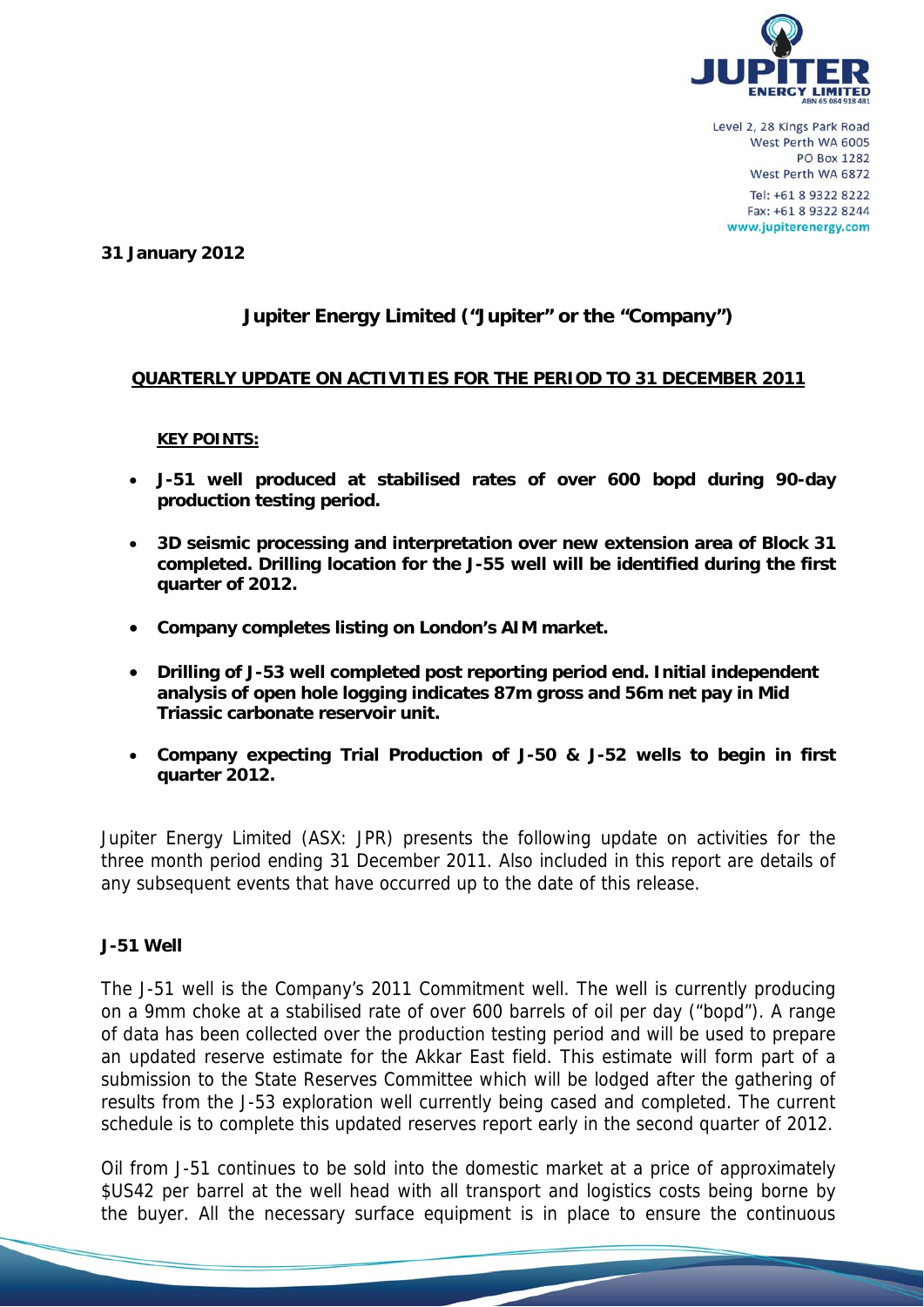production and storage of oil prior to sale to the trading company.

The Company will complete its ninety day production test on 04 February 2012 on the J-51 mid-Triassic reservoir, the maximum period allowed by the Government, and expects to temporarily shut the well in whilst the application for a Trial Production Licence is sought.

# **J-53 Well**

Post the reporting period end, the Company completed the drilling of J-53. The Company provided an update to the market on the initial results from the well on 25 January 2012.

J-53 is the Company's fourth exploration well and the first of its two 2012 commitment wells on Block 31. The well is located 2.8 km southeast of the J-52 well and increases the known areal extent of the Akkar East field.

Three exploration wells have already been drilled on this field and all three have been commercial discoveries. The J-50 well was drilled at the northern tip of the field, J-51 is 2km to the southeast and J-52 is a further 1.7km to the southeast. (See Figure 1 at the end of this announcement for the location of all four wells on Block 31)

The J-53 well took a total of 58 days to drill and reached a total depth of 3,113 m on 21 January 2012. Open hole logs were run and production casing and cement is currently being completed. Operational progress and geological results are consistent with the Company's expectations.

Hydrocarbon shows while drilling, including a core in the reservoir zone, and subsequent open hole wireline logs all indicated hydrocarbons in the Triassic reservoir. The open hole logs indicate good levels of oil saturation and porosity, similar to the proved producing zones in J-50, J-51 and J-52.

Analysis by independent consulting firm Reservoir Evaluation Services LLC ("RES") confirmed approximately 87m of gross and 56m of net pay at the Middle Triassic carbonate reservoir unit, the primary reservoir objective in the well. The reservoir appears to be oil on rock and well above the already identified Akkar East oil water contact ("OWC").

2P reserves after the drilling of J-50 and J-52 wells were independently estimated at 24.2 mmbbls and a new independent reserves report will now be prepared to include the results of all four wells drilled on Block 31: J-50, J-52, J-51 and J-53. The next reserves report should be published during the second quarter of 2012.

Results from the slightly shallower Z-Sand indicated three oil saturated sands which also looked encouraging. Further analysis of this zone will be carried out with testing considered at a later date.

The Mid Triassic carbonate reservoir unit was successfully flow tested in the Company's J-50 and J-51 and J-52 wells and this will be the initial focus in terms of completion and testing of J-53.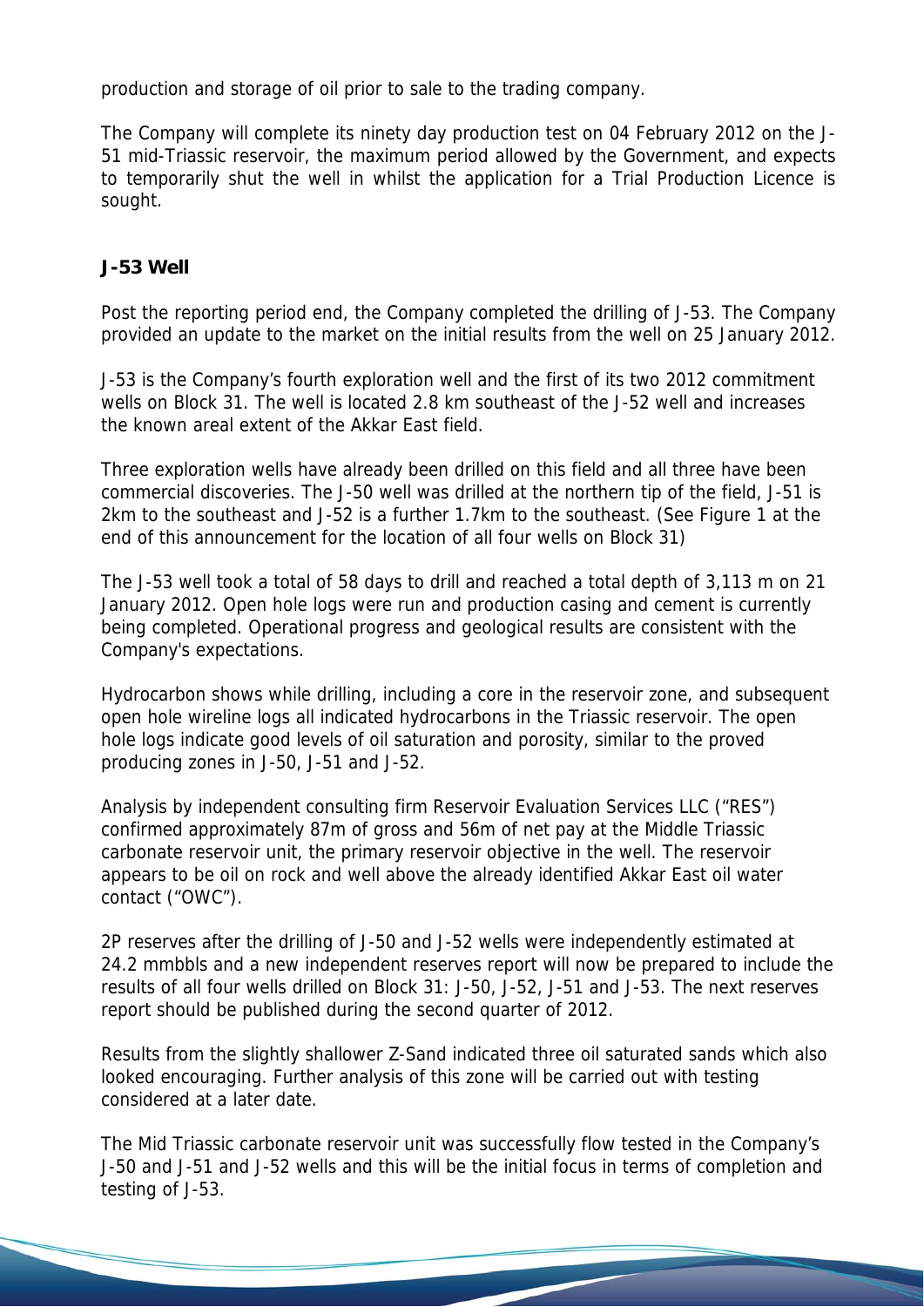The forward plan for J-53 is to stimulate and flow test the well for up to a maximum of ninety days during which time flow rates and reservoir pressures will be measured for various choke sizes and fluid samples collected for analysis. The well will then be shut in and an application will be submitted to the relevant regulatory authorities for the well to be granted a Trial Production Licence.

Further updates on the J-53 well will be provided to shareholders in due course.

# **Oil Production Update**

## J-51

As at the date of this release, oil produced for sale from the J-51 well totals approximately 24,000 barrels. Production testing commenced in early November with oil sales beginning from 21 November 2011. Varying choke sizes have been used over the period with a stabilised flow rate of over 600 bopd currently being achieved from a 9mm choke. Other stabilised flow rates achieved during the production testing period included 164 bopd on a 3mm choke and 440 bopd on 6mm choke.

### J-50 and J-52

The Company announced on 3 October 2011 that the Kazakh Central Development Committee ("CDC") had approved applications for Trial Production Licences for both the J-50 and J-52 exploration wells. The Trial Production Licences have a three year duration once production has commenced and allow the Company to concurrently produce oil from the J-50 and J-52 wells while completing the planning and implementation of the necessary surface infrastructure required to develop the discoveries for long term production.

The CDC approval is a major milestone and a written protocol from the CDC confirming the decision was issued in early November. A number of operational steps still need to be completed before both wells can be brought onto production. It was expected these would be in place before year end, but personnel changes to the Ministry in December have delayed the final sign off on the emission permits required before production can commence.

Whilst the delay has been frustrating, the Company is confident that the sign offs will be finalised and will keep shareholders informed on the progress towards production from both these wells.

### **Block 31 Extension**

3D seismic data acquisition over the new southern extension totalling some 140 km<sup>2</sup> was completed on 23 September 2011. Results of this work will now be used to determine the drilling location of J-55, the Company's second 2012 commitment well.

Several potential prospects have been identified from the 3D and the final location of J-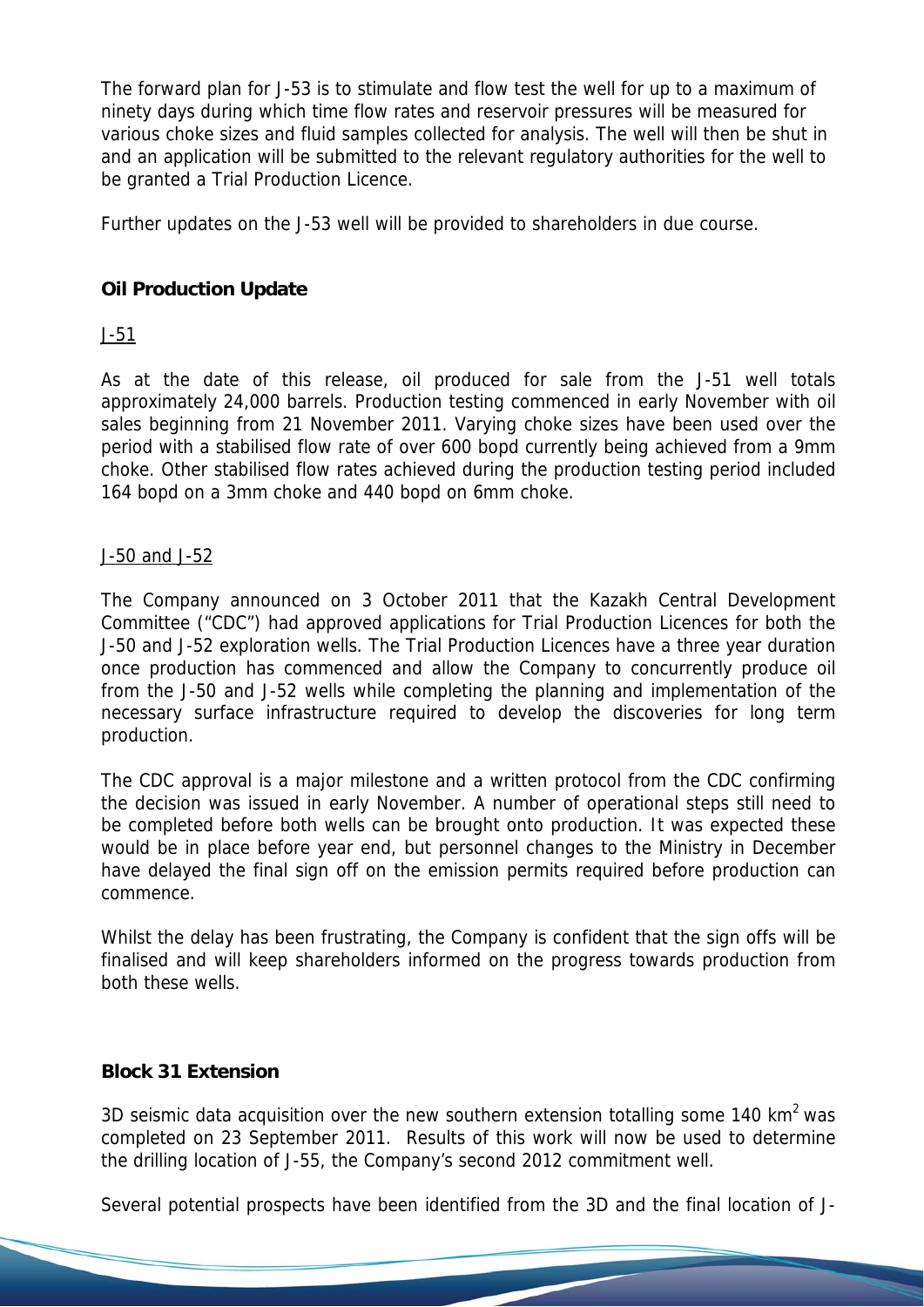55 will be determined in due course. (See Figure 1 at the end of this announcement for the locations of these prospects)

The 3D seismic commitment was completed before the end of 2011, a year in advance of the required date under the minimum work obligations of the Block 31 contract.

## **Block 31 Work Commitments**

The Company is current with its drilling obligations under the Block 31 contract; the J-51 well has completed the obligations for 2011 and the Company has now completed the first of its two commitments wells for 2012 (J-53). The second 2012 commitment well, J-55, will be completed during 2012. After J-55 is drilled there are no further work obligations due under the current Contract.

## **Dual Listing on AIM**

The dual listing of JPR shares on AIM was completed when the Company was granted admission to trading on the AIM market of the London Stock Exchange on 9 November 2011. The AIM ticker is "JPRL". In order to meet the 12 month working capital requirement for the AIM listing, the Company agreed terms on a US\$3.45m Convertible Note with major shareholder Soyuzneftegas Capital Limited ("SNG").

Evolution Securities was retained by the Company as Nominated Advisor.

The Company continues to raise the profile of Jupiter Energy in the UK investment market and has recently made Company presentations to large audiences at the Proactive Investors and Oilbarrel investor forums in London.

During and post the reporting period research on the Company was initiated by Evolution Securities and finnCap as well as the Kazakh based Halyk Bank. Details of all research notes can be found on the Company website.

# **In Country Situation**

Unrest in Zhanaozen, a city that is some 200km from Aktau, was reported during December 2011. Jupiter Energy's first concern is for the safety and welfare of our employees and contractors. Whilst the Company has not been affected by the situation, we shall continue to monitor events.

# **Capital Structure and Finances**

As at 31 December 2011, the Company had 115,862,317 listed shares trading under the ASX ticker "JPR" and AIM ticker "JPRL". The Company had 866,669 unlisted options on issue all expiring on 31 December 2012 with exercise prices ranging between \$1.50 and \$2.775. The Company also had on issue a total of 2,133,335 unvested Performance Rights.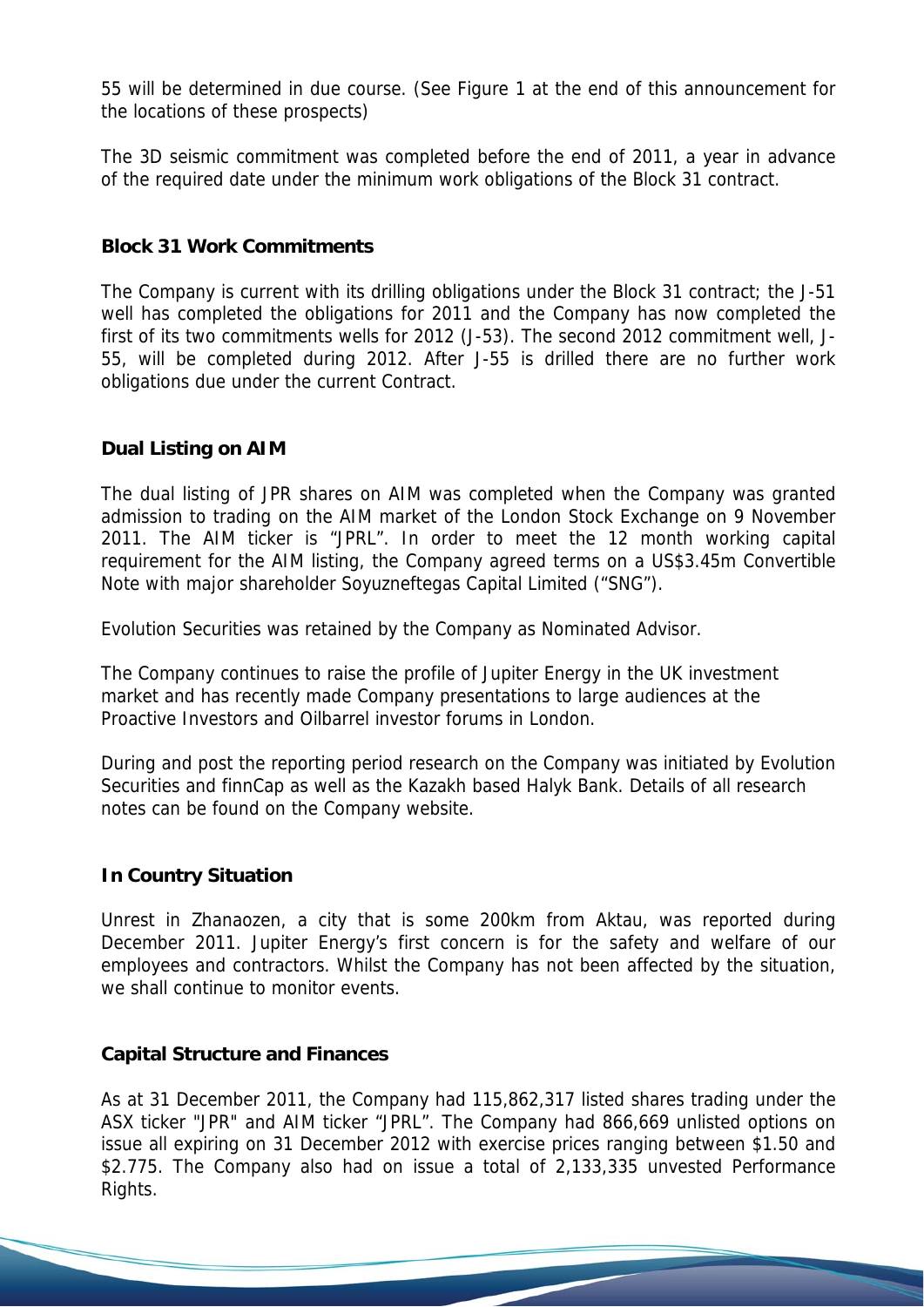Unaudited cash reserves and receivables from oil sales as at 31 December 2011 totalled approximately US\$4.75m.

## **Summary**

The Board continues to be optimistic about the Company's outlook and looks forward to reporting on the progress of its key activities over the coming months.

Commenting on the past few months activities, Jupiter's Chairman and CEO Geoff Gander said, "We continue to meet the operational objectives required to progress the Company into its next phase – that of becoming an oil producer. The early results from the J-53 well are encouraging and we look forward to achieving Trial Production from J-50 and J-52 in the near term. The interpretation of the 3D seismic over the southern extension area has identified several new prospects on Block 31 and we are working towards selecting the final drilling location of the second 2012 Commitment Well."

Geoff Gander Chairman/CEO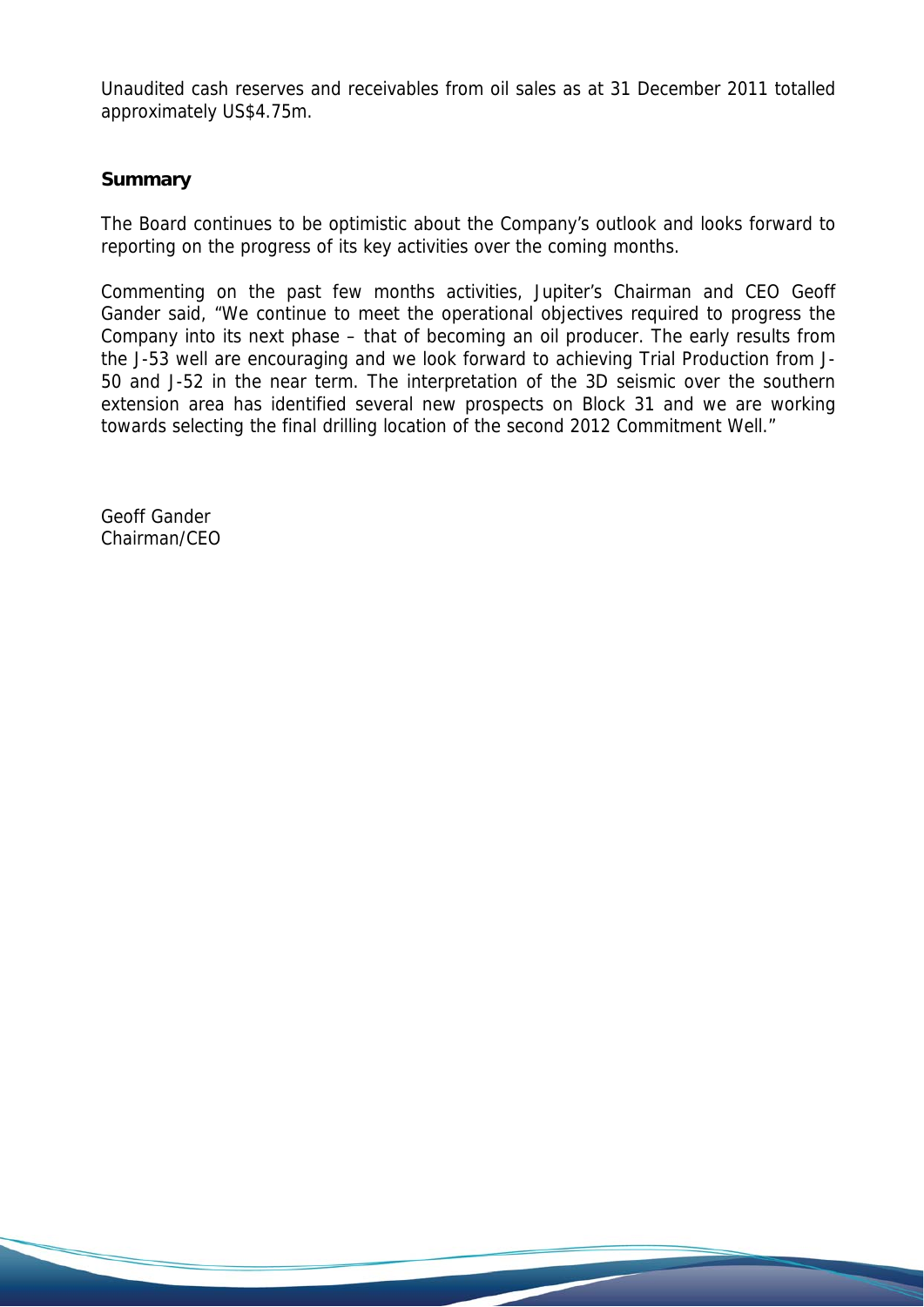



**ENDS** 

**Enquiries:** 

Jupiter Energy (+61 89 322 8222) Geoff Gander (*geoff@jupiterenergy.com*)